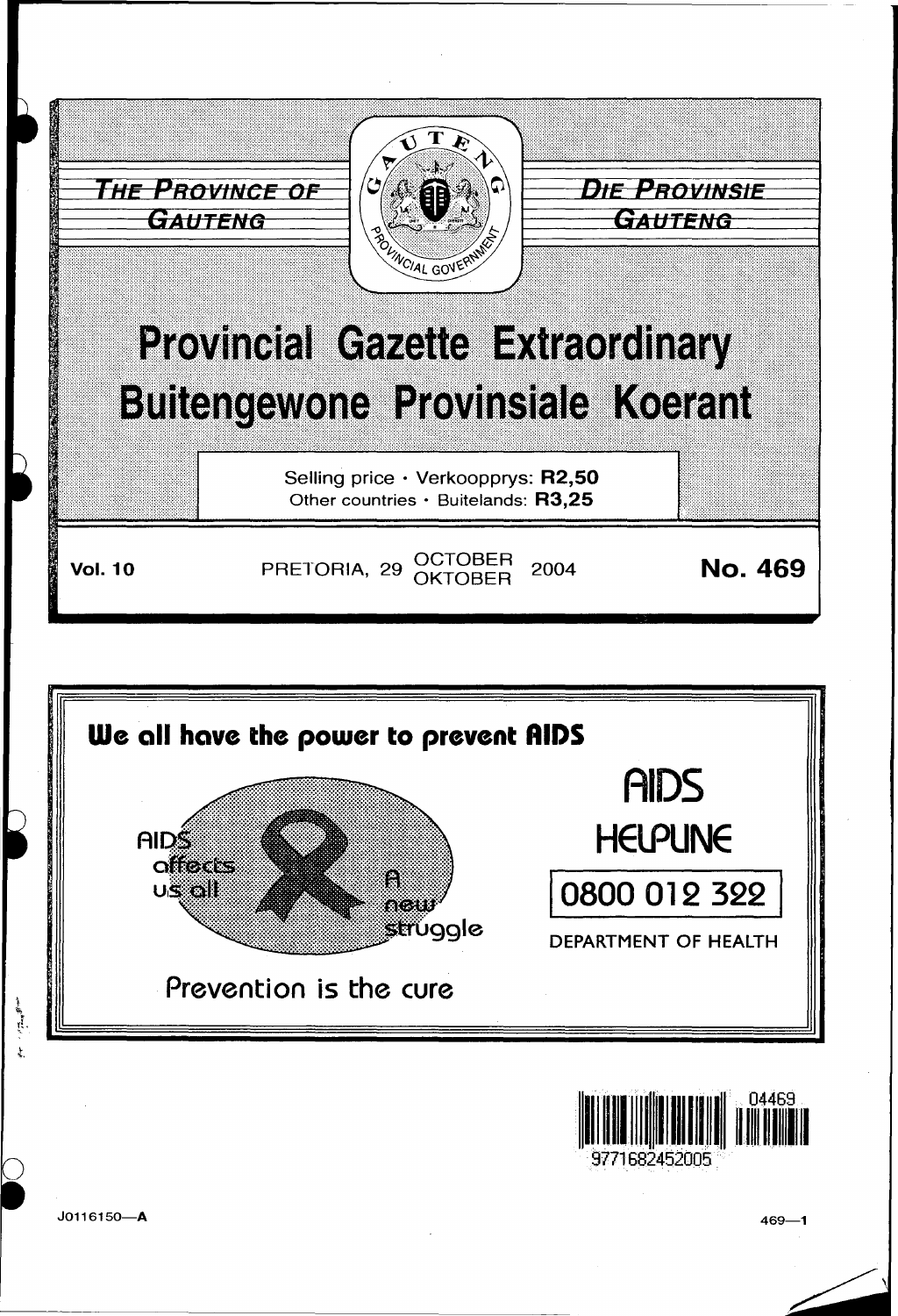# **CONTENTS •INHOUD**

No. Page Gazette No. No.

# **LOCAL AUTHORITY NOTICE**

2271 Town-planning and Townships Ordinance (15/1986): Establishment of township: Sagewood Extension 10 ............... . 3 469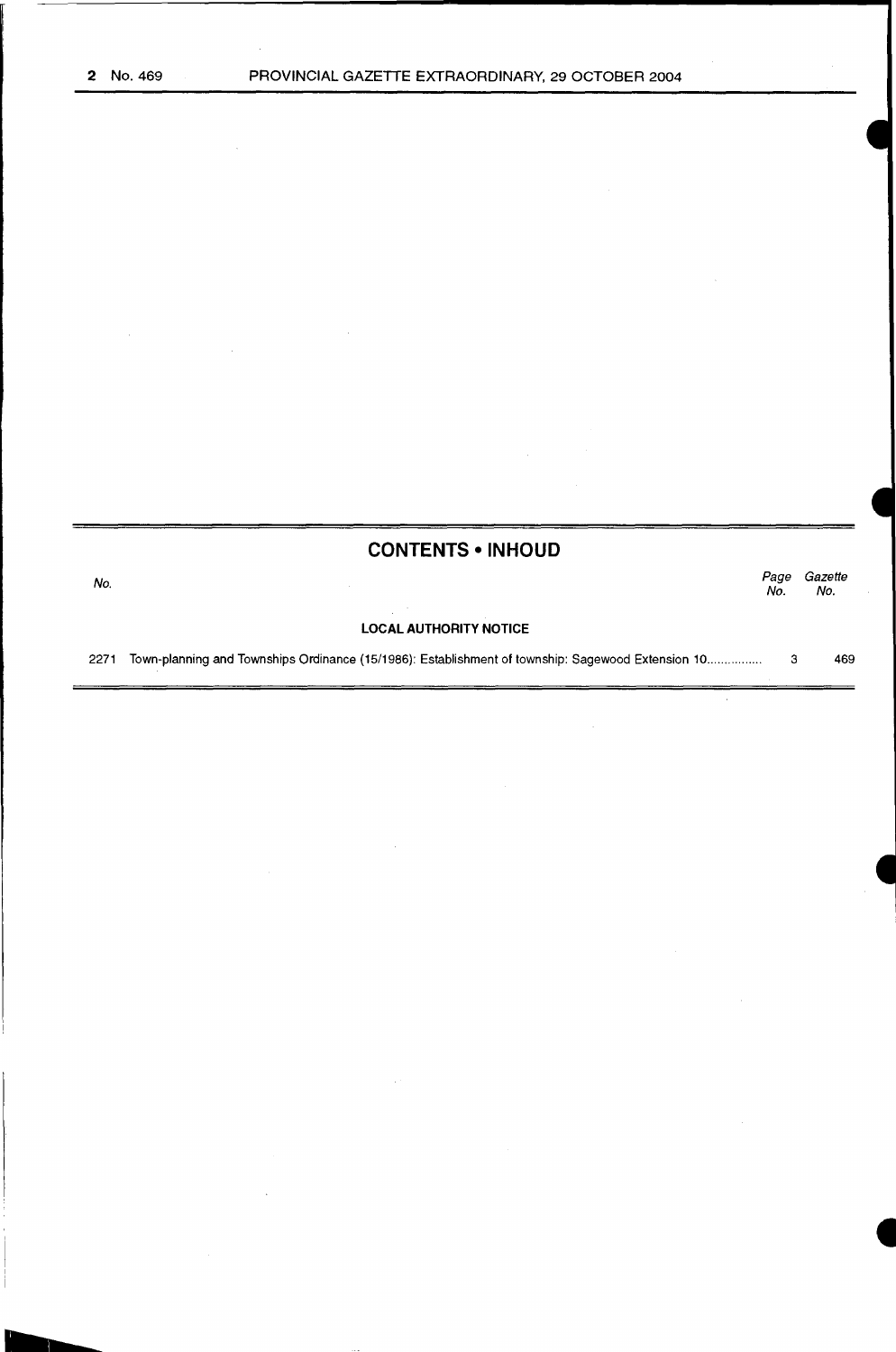# **LOCAL AUTHORITY NOTICE**

# **LOCAL AUTHORITY NOTICE 2271**

SCHEDULE 11

(Regulation 21)

# NOTICE OF APPLICATION FOR ESTABLISHMENT OF TOWNSHIP

The City of Johannesburg Metropolitan Municipality hereby gives notice in terms of Section 69 (6) (a) read with Section 96 (3) of the Town-planning and Townships Ordinance, 1986 (Ordinance 15 of 1986), that an application to amend the Conditions of Establishment and layout plan of the township referred to in the Annexure hereto in terms of Section 1 00 of the said Ordinance has been received by it.

Particulars of the application will lie for inspection during normal office hours at the Office of the Executive Director: Development Planning, Transportation and Environment, Room 8100, 8th Floor, A-Block, Metropolitan Centre, Braamfontein, for a periiod of 28 (twenty-eight) days from 22 October 2004.

Objections to or representations in respect of the application must be lodged with or made in writing and in duplicate to the Executive Director at the above address or at P.O. Box 30733, Braamfontein, 2017, within a period of 28 (twenty-eight) days from 22 October 2004.

# **ANNEXURE**

#### Township: **Sagewood Extension 10.**

Applicant: Web Consulting on behalf of 'JR 209 Investments (Pty) Ltd'.

Number of erven in proposed township:

Erven 1030-1044, 1046-1072, 1074-1087, 1090-1094, 1096-1118, 1125--1143, 1145-1156, 1158-1204, 1206-1231, 1233-1280, 1283-1295: "Residential 1".

Erven 1045, 1073, 1095, 1119-1124, 1144, 1157, 1205, 1232, 1281, 1282: "Residential 2" 20 units per hectare.

Erven 1088-1089: "Residential 2" 25 units per hectare.

Erven 1304-1305, 1307-1309, 1311-1312: "Private open space".

Erf 1306: "Private open space (Clubhouse)".

Erf 1310: "Private open space (Secondary security office)".

Erf 1303: "Special for private access road, access control/gatehouse including ancillary uses such as administrative offices".

Erven 1296-1302: "Special for access and road purposes".

Erven 1313--1314: "Public Open Space".

Description of land on which township is to be established: Portion 920 (a portion of Portion 17) of the farm Randjesfontein No. 405-JR.

Location of proposed township. The site is situated on the corner of Eight, Sicklebush and Liebenberg Roads, in the Midrand area.

#### **P. MOLOI**

### **Municipal Manager**

City of Johannesburg Metropolitan Municipality

# **PLAASLIKE BESTUURSKENNISGEWING 2271**

BYLAE 11

(Regulasie 21)

# KENNISGEWING VAN AANSOEK OM STIGTING VAN DORP

Die Stad van Johannesburg Metropolitaanse Munisipaliteit gee hiermee ingevolge Artikel 69 (6) (a) gelees met Artikel 96 (3) van die Ordonnansie op Dorpsbeplanning en Dorpe, 1986 (Ordonnansie 15 van 1986), kennis dat 'n aansoek deur hom ontvang is om die Stigtingsvoorwaardes, sowel as uitlegplan van die dorp in die Bylae hierby genoem, te wysig in terme van Artikel 100 van die genoemde Ordonnansie.

Besonderhede van die aansoek lê ter insae gedurende gewone kantoorure by die kantoor van die Uitvoerende Direkteur: Ontwikkelingsbeplanning, Vervoer en Omgewing, Kamer 8100, 8ste Verdieping, A-Biok, Metropolitaanse Sentrum, Braamfontein, vir 'n tydperk van 28 (agt-en-twintig) dae vanaf 22 Oktober 2004.